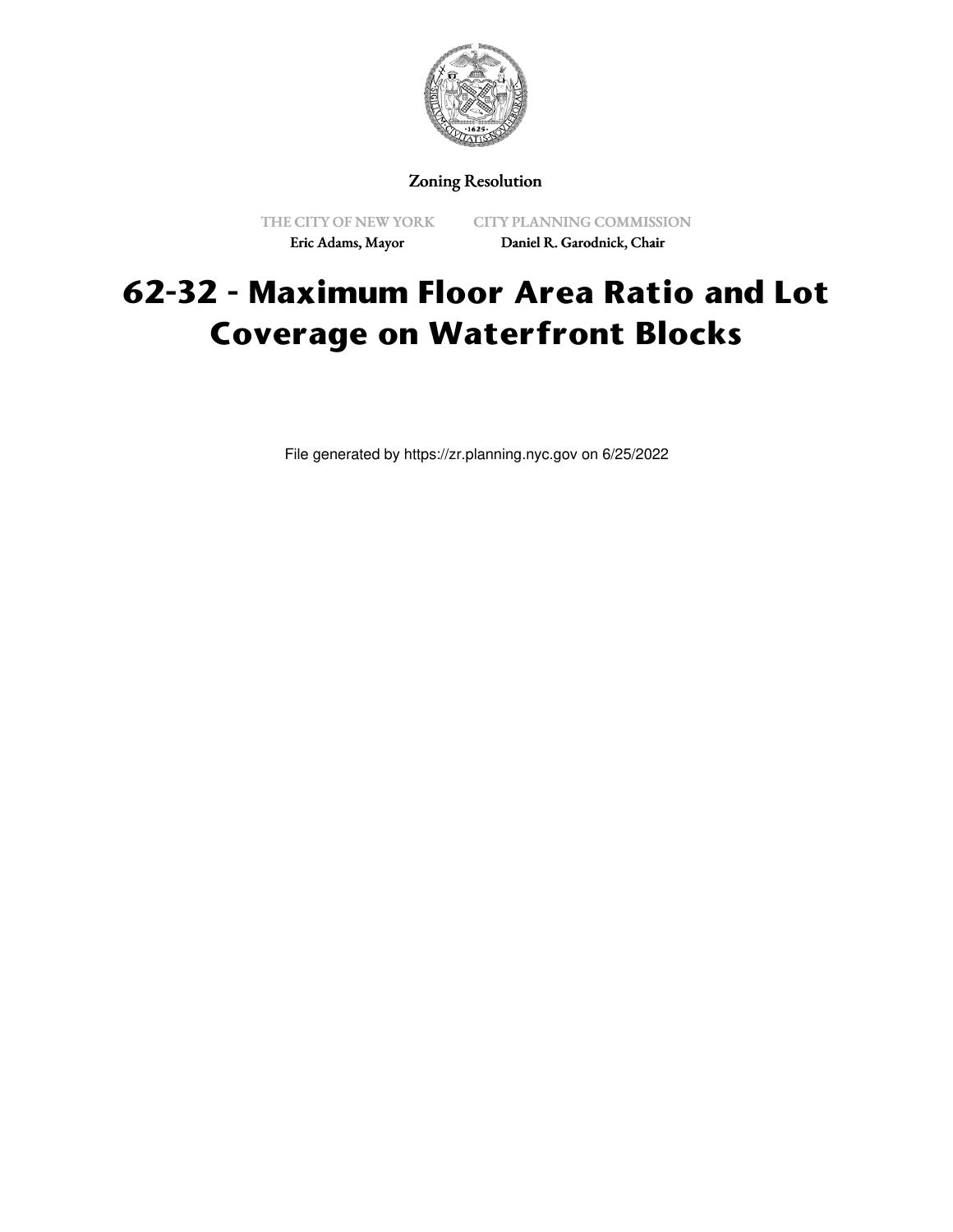### **62-32 - Maximum Floor Area Ratio and Lot Coverage on Waterfront Blocks**

LAST AMENDED 10/25/1993

## **62-321 - Residential uses in R3, R4 and R5 Districts**

LAST AMENDED 2/2/2011

The maximum #floor area ratio# and #lot coverage# for #residential buildings# or #residential# portions of #buildings# in R3, R4 and R5 Districts shall be in accordance with the applicable district regulations, except as provided in Section 62-323 (Affordable independent residences for seniors).

## **62-322 - Residential uses in R1, R2, R6, R7, R8, R9 and R10 Districts**

LAST AMENDED 10/17/2017

For #residential buildings# or #residential# portions of #buildings# in R1, R2, R6, R7, R8, R9 and R10 Districts, the applicable regulations of Section 23-14 (Open Space and Floor Area Regulations in R1 Through R5 Districts) or Section 23-15 (Open Space and Floor Area Regulations in R6 Through R10 Districts), inclusive, shall not apply. In lieu thereof, the maximum #floor area ratio# and #lot coverage# on a #zoning lot# shall be as specified in the table below, except as provided for in Sections 23-154 (Inclusionary Housing), 62-323 (Affordable independent residences for seniors) and 62-35 (Special Bulk Regulations in Certain Areas Within Community District 1, Brooklyn):

MAXIMUM FLOOR AREA RATIO AND MAXIMUM LOT COVERAGE FOR RESIDENTIAL BUILDINGS OR RESIDENTIAL PORTIONS OF BUILDINGS

| District       | Maximum #Floor Area<br>Ratio# $1$ | Maximum #Lot<br>Coverage#<br>(in percent) |
|----------------|-----------------------------------|-------------------------------------------|
| <b>R1 R2</b>   | .50                               | 35                                        |
| R6B            | 2.00                              | 60                                        |
| R <sub>6</sub> | 2.43                              | 65                                        |
| <b>R6A R7B</b> | 3.00                              | 65                                        |
| R7-1 R7-2      | 3.44                              | 65                                        |
| R7A R8B        | 4.00                              | 70                                        |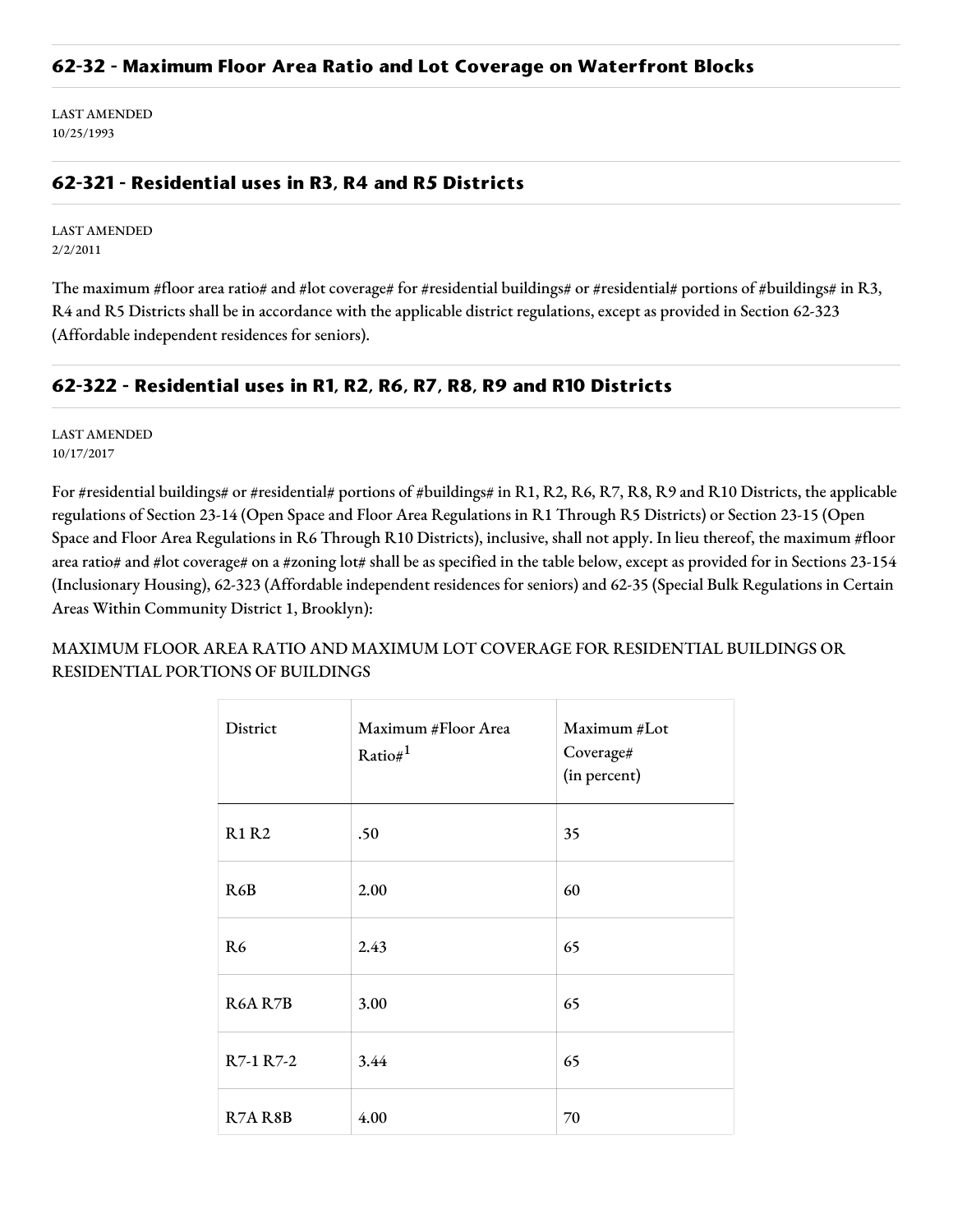| R7D             | 4.20      | 70 |
|-----------------|-----------|----|
| <b>R7-3 R7X</b> | 5.00      | 70 |
| R8 R8A R8X      | 6.02      | 70 |
| R9R9A           | 7.52      | 70 |
| <b>R9-1 R9X</b> | 9.00      | 70 |
| <b>R10</b>      | $10.00^2$ | 70 |

- 1 In #Inclusionary Housing designated areas# and in #Mandatory Inclusionary Housing areas#, the #floor area ratio# has been modified, pursuant to Section 23-154 or Section 62-35, inclusive
- 2 In R10 Districts, the #floor area ratio# may be increased to a maximum of 12.0, pursuant to Section 23-154

# **62-323 - Affordable independent residences for seniors**

#### LAST AMENDED 2/2/2011

In the districts indicated in the following table, the maximum #floor area ratio# for #affordable independent residences for seniors# shall be as set forth in Sections 23-144 and 23-155, as applicable, and the maximum #lot coverage# shall be as specified in the following table.

#### MAXIMUM LOT COVERAGE FOR AFFORDABLE INDEPENDENT RESIDENCES FOR SENIORS

| District       | Maximum #Lot<br>Coverage#<br>(in percent) |
|----------------|-------------------------------------------|
| R <sub>3</sub> | 55                                        |
| R <sub>4</sub> | 55                                        |
| R <sub>5</sub> | 60                                        |
| R5D R6B        | 60                                        |
| R6 R6A R7B     | 65                                        |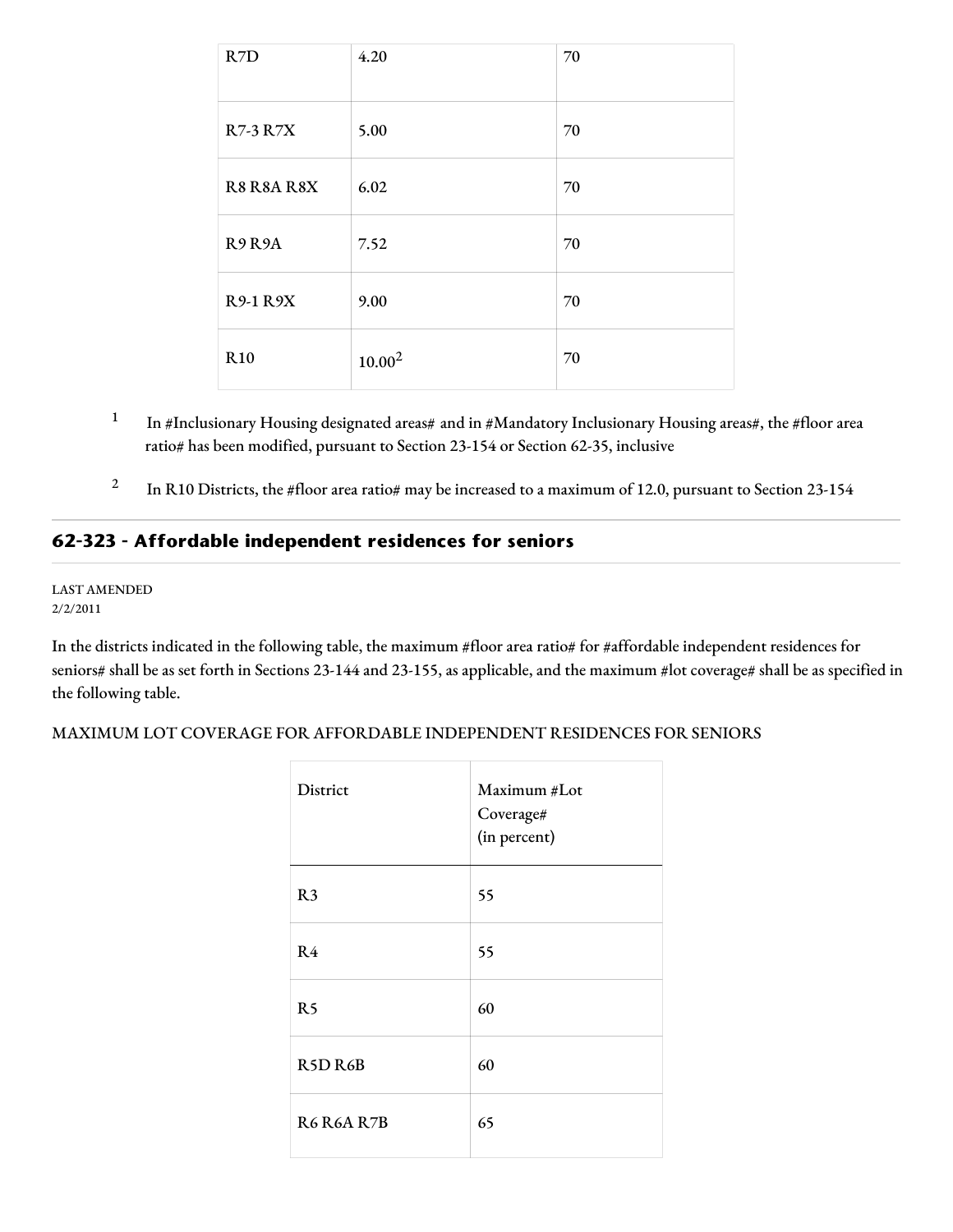| R7 R7A R7D R7X   | 70 |
|------------------|----|
| <b>R8 R9 R10</b> | 70 |

Where different maximum percentages of #lot coverage# apply to #residential# and #community facility# #uses#, the higher #lot coverage# shall be applied to any level containing both such #uses#. Furthermore, the maximum percent of #lot coverage# for #community facility# #uses# located below the level of #residential uses# need not be lower than the maximum percent of #lot coverage# permitted for such #residential uses#.

# **62-324 - Community facility and commercial uses in Residence Districts**

LAST AMENDED 10/7/2021

In #Residence Districts#, for any #community facility building# or #community facility# portion of a #building# on a #zoning lot#, the following regulations shall apply:

- (a) The maximum #floor area ratio# shall be in accordance with the applicable district regulations, except that no #floor area# bonuses shall apply. In R7-3 and R9-1 Districts, the maximum #floor area ratio# shall be the maximum permitted for #residential buildings# pursuant to Section 62-322 (Residential uses in R1, R2, R6, R7, R8, R9 and R10 Districts). For #developments# or #enlargements# on #qualifying transit improvement sites#, a #floor area# bonus for #mass transit station# improvements may be granted by the City Planning Commission pursuant to the provisions of Section 66-51 (Additional Floor Area for Mass Transit Station Improvements). No other #floor area# bonuses shall apply. For the purposes of this paragraph, defined terms additionally include those in Section 66-11 (Definitions).
- (b) The maximum percent of #lot coverage# specified in Section 24-11 (Maximum Floor Area Ratio and Percentage of Lot Coverage) shall not apply. In lieu thereof, the following #lot coverage# regulations shall apply to #community facility buildings# or to that portion of a #building# used for a #community facility# #use#:

| <b>District</b>                              | Maximum #Lot Coverage#<br>(in percent) |
|----------------------------------------------|----------------------------------------|
| <b>R1 R2 R3 R4 R5</b>                        | 60                                     |
| R6B                                          | 65                                     |
| <b>R6 R6A R7B R7-1</b>                       | 70                                     |
| R7-2 R7-3 R7A R7D R7X R8<br>R <sub>9</sub> A | 75                                     |

## MAXIMUM LOT COVERAGE FOR COMMUNITY FACILITIES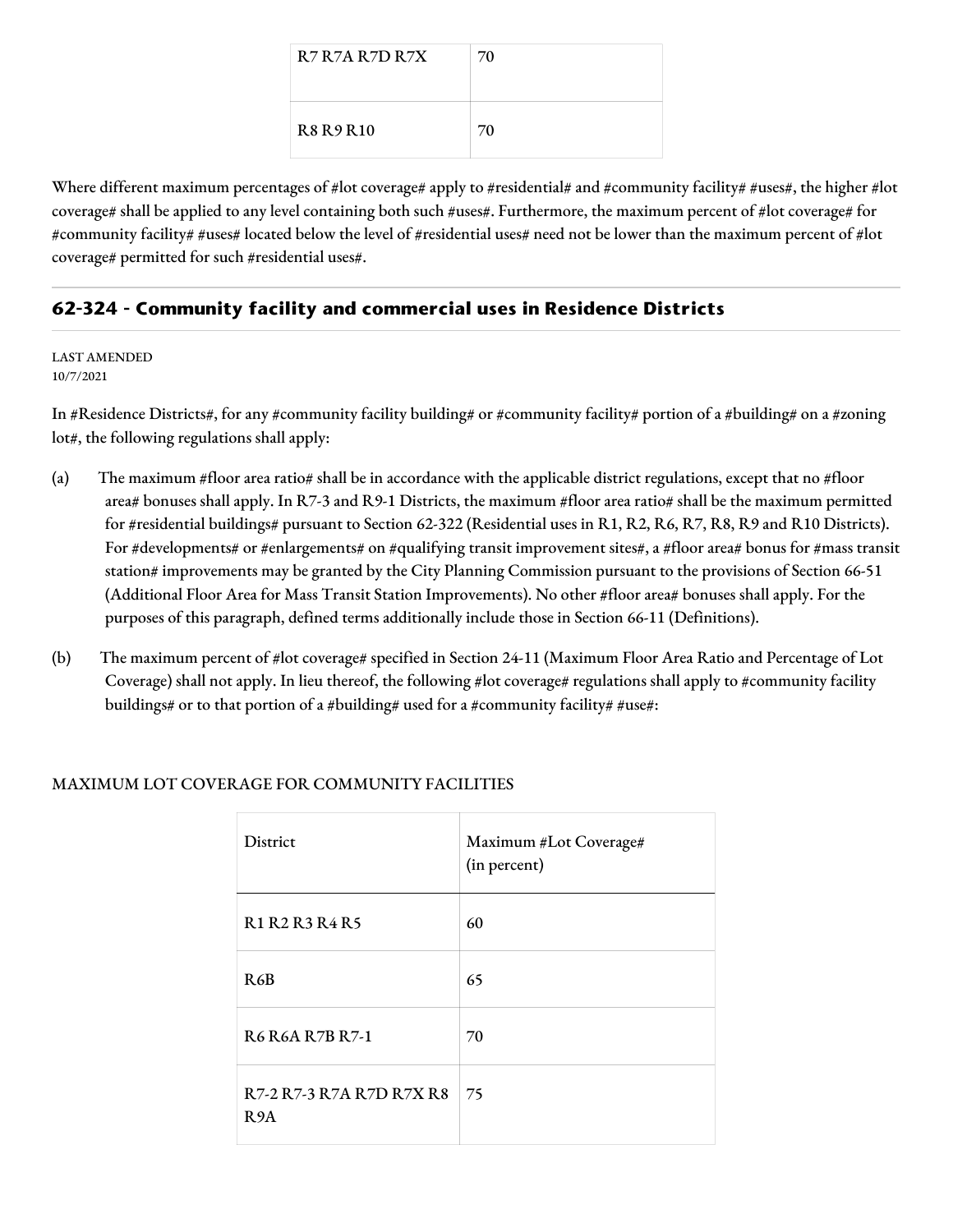Any portion of a #building# at any height up to but not exceeding 23 feet above the #base plane# may be excluded in determining the percent of #lot coverage# set forth in the table in this Section.

In #Special Mixed Use Districts#, #lot coverage# requirements shall not apply to #community facility# #uses#.

In #Residence Districts#, when permitted, #commercial buildings# or #buildings# used partly for #commercial# #use#, shall comply with the regulations for #residential buildings# as set forth in Sections 62-321 and 62-322.

The maximum #floor area ratio# permitted for a #community facility# #use# shall be in accordance with the applicable district regulations, and the maximum #floor area ratio# permitted for a #residential use# shall be as set forth in this Section, provided the total of all such #floor area ratios# does not exceed the greatest #floor area ratio# permitted for any such #use# on the #zoning lot#.

Where different maximum percentages of #lot coverage# apply to #residential# and #community facility# #uses#, the higher #lot coverage# shall be applied to any level containing both such #uses#. Furthermore, the maximum percent of #lot coverage# for #community facility# #uses# located below the level of #residential uses# need not be lower than the maximum percent of #lot coverage# permitted for such #residential uses#.

# **62-325 - Buildings in Commercial Districts**

#### LAST AMENDED 10/7/2021

In #Commercial Districts#, for any #commercial# or #community facility# #uses# on a #zoning lot#, the maximum #floor area ratio# shall be in accordance with the applicable district regulations, except:

- (a) no #floor area# bonuses shall be permitted except as permitted pursuant to the provisions of paragraph (c) of this Section;
- (b) the #floor area ratio# on a #zoning lot# shall not exceed 10.0; and
- (c) for #developments# or #enlargements# on #qualifying transit improvement sites#, a #floor area# bonus for #mass transit station# improvements may be granted by the City Planning Commission pursuant to the provisions of Section 66-51 (Additional Floor Area for Mass Transit Station Improvements). For the purposes of this paragraph, defined terms additionally include those in Section 66-11 (Definitions).

For #residential buildings# and #residential# portions of #mixed buildings#, the maximum #floor area ratio# and #lot coverage# applicable to #residential buildings# set forth in Sections 62-321 through 62-323 shall apply as set forth for the applicable #Residence District# and its corresponding #Commercial District# in Section 35-23 (Residential Bulk Regulations in Other C1 or C2 Districts or in C3, C4, C5 or C6 Districts).

# **62-326 - Buildings in Manufacturing Districts**

LAST AMENDED 10/7/2021

In #Manufacturing Districts#, for any #zoning lot#, the maximum #floor area ratio# shall be in accordance with the applicable district regulations. However, for #developments# or #enlargements# on #qualifying transit improvement sites#, a #floor area# bonus for #mass transit station# improvements may be granted by the City Planning Commission pursuant to the provisions of